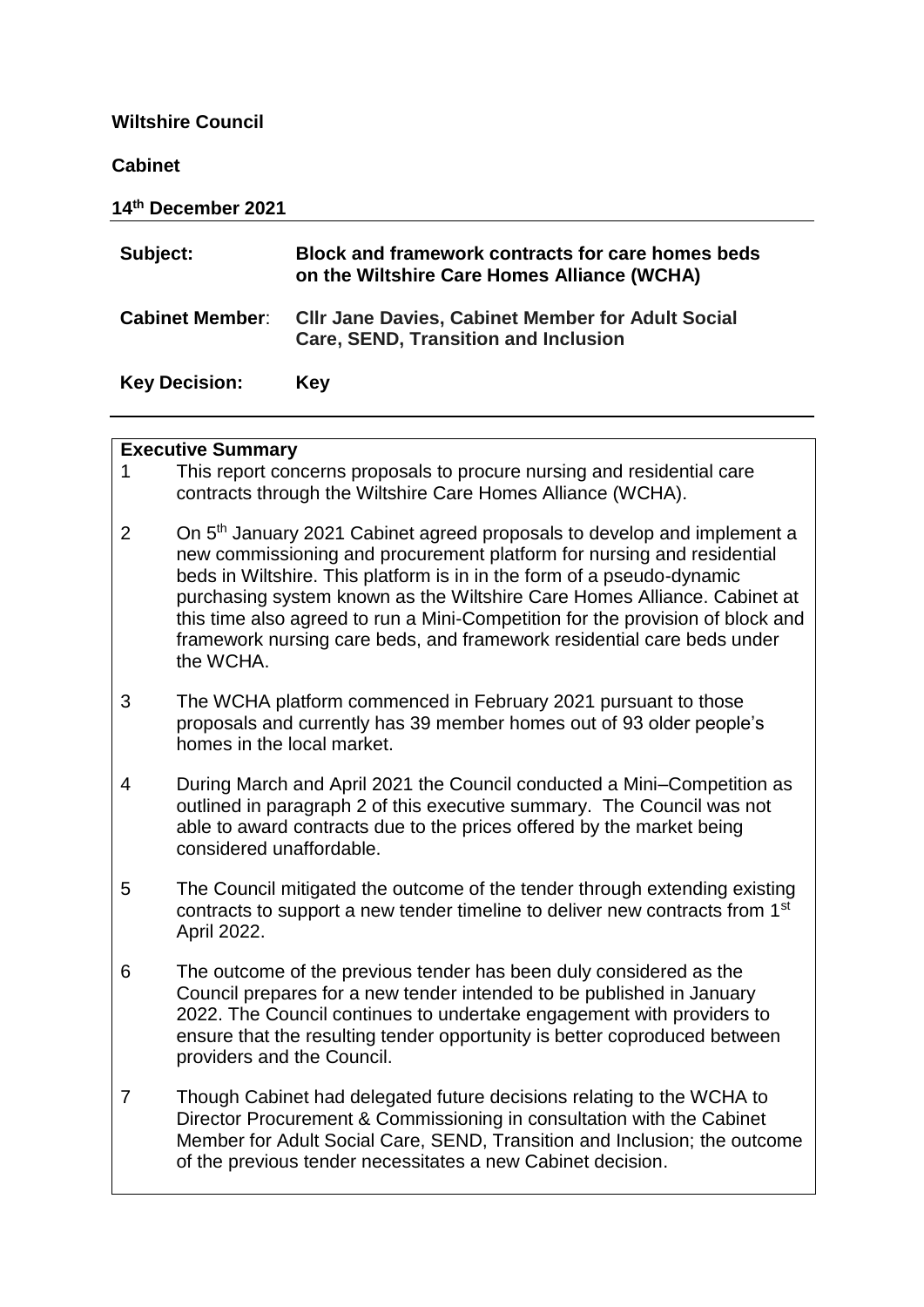# **Proposal(s)**

- 1 The report makes the following specific recommendations:
	- 1.1 That the content of this report is noted.
	- 1.2 That Mini–Competitions are conducted under the WCHA to award contracts for the provision of nursing block beds and nursing and residential framework beds in accordance with the indicative timeline in this report, to establish contracts commencing on 1st April 2022.
	- 1.3 To delegate authority to make decisions connected with the procurement and award new contracts and all associated documents to the Director Procurement & Commissioning in consultation with the Corporate Director Resources & Deputy Chief Executive and the Cabinet Member for Adult Social Care, SEND, Transition and Inclusion.

## **Reason for Proposal(s)**

1 The Council's current block and framework arrangements for nursing beds in Care Homes expire on 31st March 2022. Following a compliant tender process, the Council was not able to award contracts due to the prices offered by the market being considered unaffordable. This paper proposes changes to the previous process following feedback from the market and consideration of a pricing model.

**Terence Herbert Chief Executive**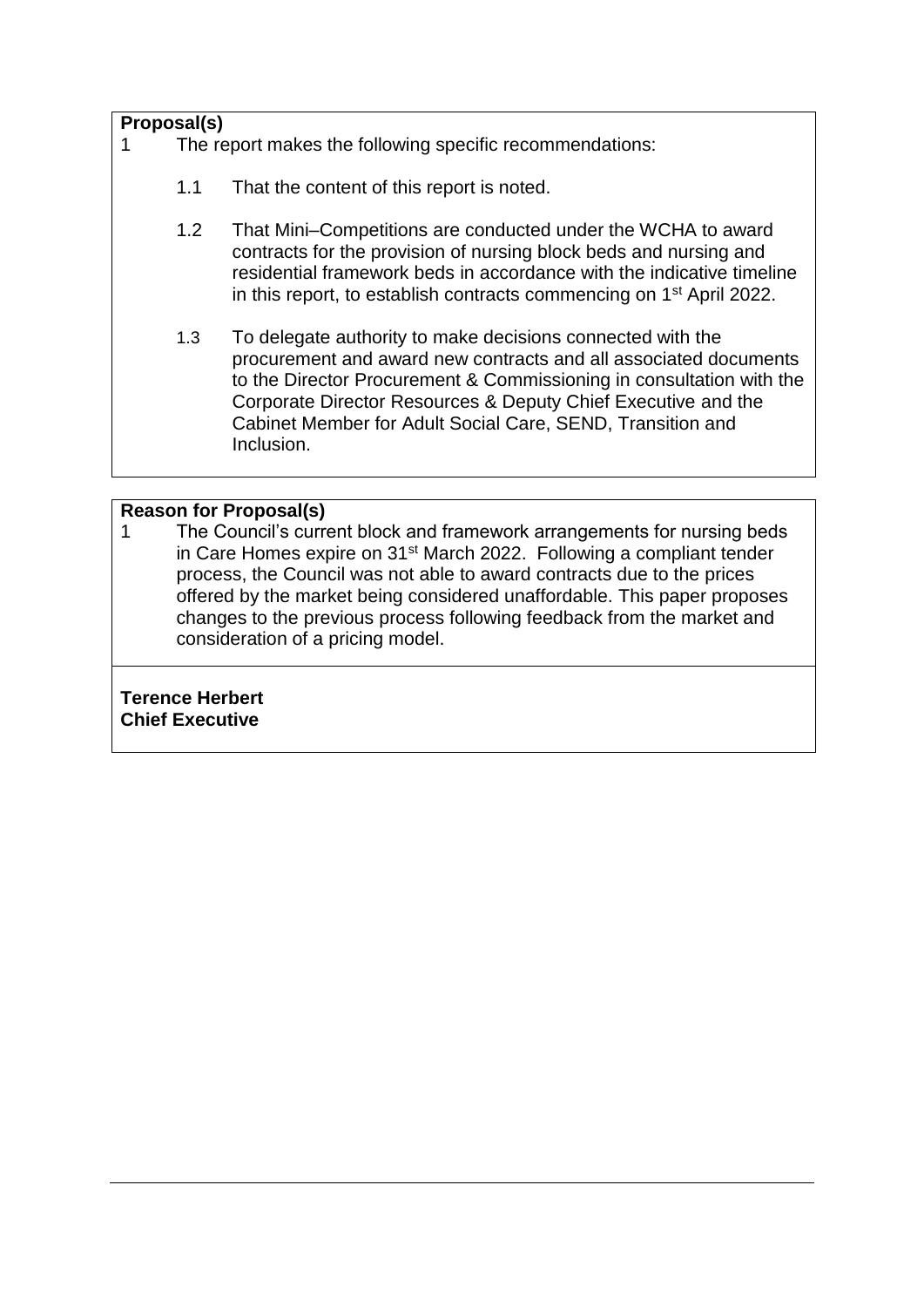**Wiltshire Council**

#### **Cabinet**

| 14th December 2021     |                                                                                                         |
|------------------------|---------------------------------------------------------------------------------------------------------|
| Subject:               | Block and framework contracts for care homes beds<br>on the Wiltshire Care Homes Alliance (WCHA)        |
| <b>Cabinet Member:</b> | <b>CIIr Jane Davies, Cabinet Member for Adult Social</b><br><b>Care, SEND, Transition and Inclusion</b> |
| <b>Key Decision:</b>   | Key                                                                                                     |

#### **Purpose of Report**

- 1 This report concerns proposals for the procurement of nursing and residential care capacity on the Wiltshire Care Homes Alliance (WCHA) platform. The report also updates on the outcome of the previous tender on the WCHA, which was considered by Cabinet in its meeting of 5<sup>th</sup> January 2021.
- 2 The report makes the following specific proposals:
	- a) That the content of this report is noted.
	- b) That Mini–Competitions are conducted under the WCHA to award contracts for the provision of nursing block beds and nursing and residential framework beds in accordance with the indicative timeline in this report, to put in place contracts commencing on 1st April 2022.
	- c) To delegate authority to make decisions connected with the procurement and award new contracts and all associated documents to the Director Procurement & Commissioning in consultation with the Corporate Director Resources & Deputy Chief Executive and the Cabinet Member for Adult Social Care, SEND, Transition and Inclusion.

## **Relevance to the Council's Business Plan**

- 3 This report aligns with Council's emerging Business Plan.
	- a) *Thriving Economy* Officers have consulted with providers to ensure that these recommendations meet realistic commercial priorities for the local market while still supporting the Council's requirement to deliver best value.
	- b) *Decisions that are evidence based* These proposals are informed by comprehensive supply and demand modelling, spend and activity analysis and further analysis of best practice in managing demand for care services and shaping care markets sustainably.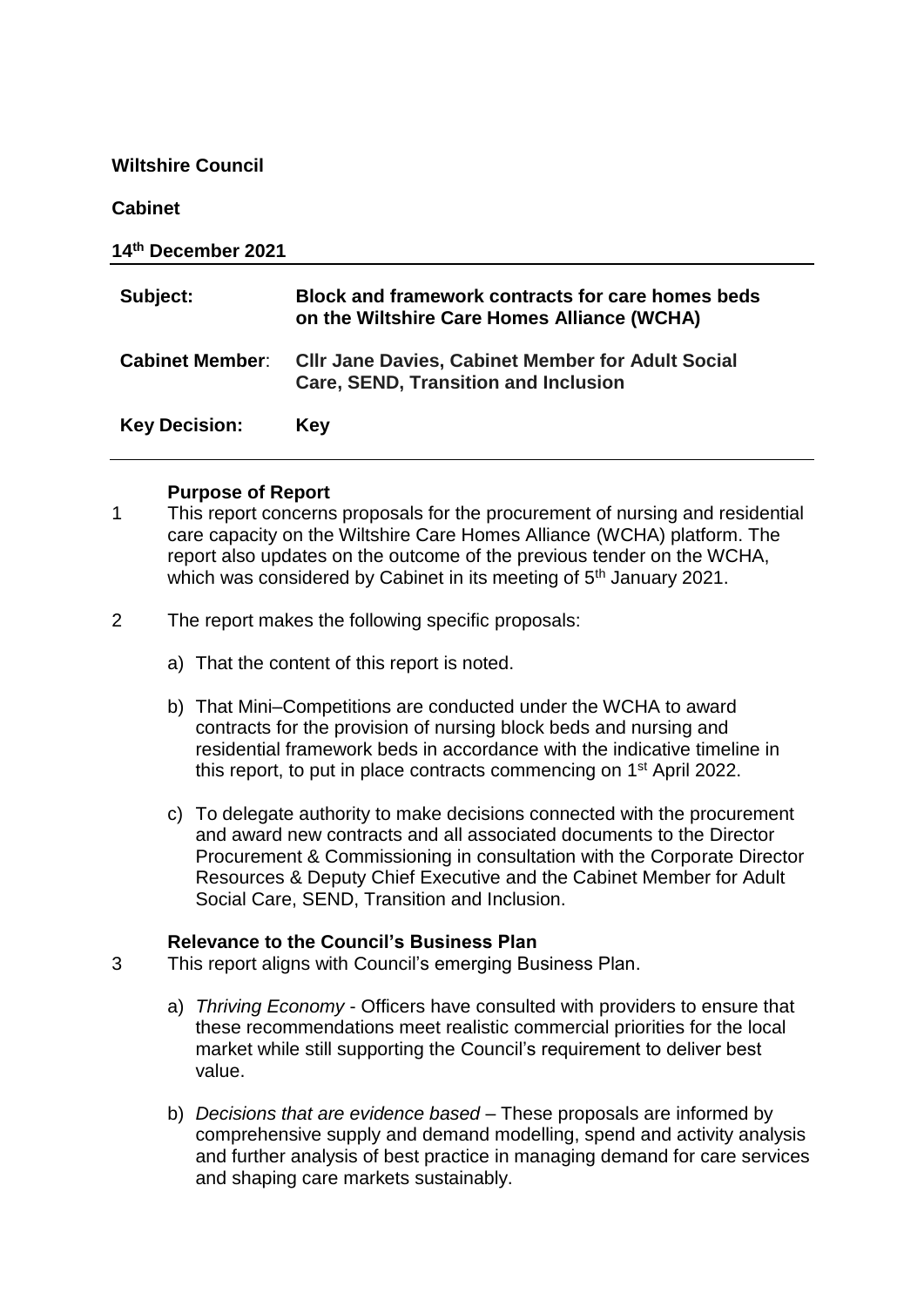c) *The Right Housing* – These proposals are put forward alongside the Council's new market position statement for older adults (MPS) which, among its priorities, includes a continued direction to secure supply for people with complex dementia and nursing needs best met in a care home environment.

## **Background**

- 4 On 5<sup>th</sup> January 2021 Cabinet agreed proposals to develop and implement a new commissioning and procurement platform for nursing and residential beds in Wiltshire. This platform is in in the form of a pseudo-dynamic purchasing system known as the Wiltshire Care Homes Alliance (WCHA) which commenced in February 2021 pursuant to those proposals and currently has 39 member homes out of 93 older persons' homes in the local market.
- 5 The WCHA platform is intended to improve access to good value, quality care home capacity. In addition to securing block and framework capacity beds for long term use, it can respond to urgent system need for specialist or bespoke services while being fully compliant with procurement regulations. Furthermore, it creates an improved market shape in which to commission services from private providers in challenging trading conditions. Through the WCHA, providers can participate in Mini–Competitions for the provision of care home services including (but not limited to) residential care and nursing care.
- 6 Cabinet also agreed on  $5<sup>th</sup>$  January 2021 to a specific proposal to conduct a Mini-Competition which would see the first contracts commence on 1st April 2021. These contracts were for:
	- a. Block contract nursing beds
	- b. Framework contract beds for both nursing and residential care
- 7 The timing of the tender exercise unfortunately coincided with the second peak of COVID-19 which became providers' principal focus. The indicative timeline to complete the Mini-Competitions was extended to accommodate this, with a revised contract start date of  $17<sup>th</sup>$  May 2021. Existing block and framework contracts were extended to 16<sup>th</sup> May 2021 to provide service continuity, having been due to expire on 1st April 2021.
- 8 Following the Mini–Competition, the Council chose not to award any contracts due to the prices submitted being assessed as unaffordable – with a total potential impact of 34% over previous block contract costs. Following that decision, a debrief session was held with providers. This session identified that the prices submitted were higher than expected for various reasons including costs associated with Infection Prevention Control (IPC), uncertainty about rising utilities costs and workforce recruitment and retention pressures.
- 9 The impact of the decision to not award contracts was mitigated by agreeing extensions to existing contracts with providers through to 1<sup>st</sup> April 2022 to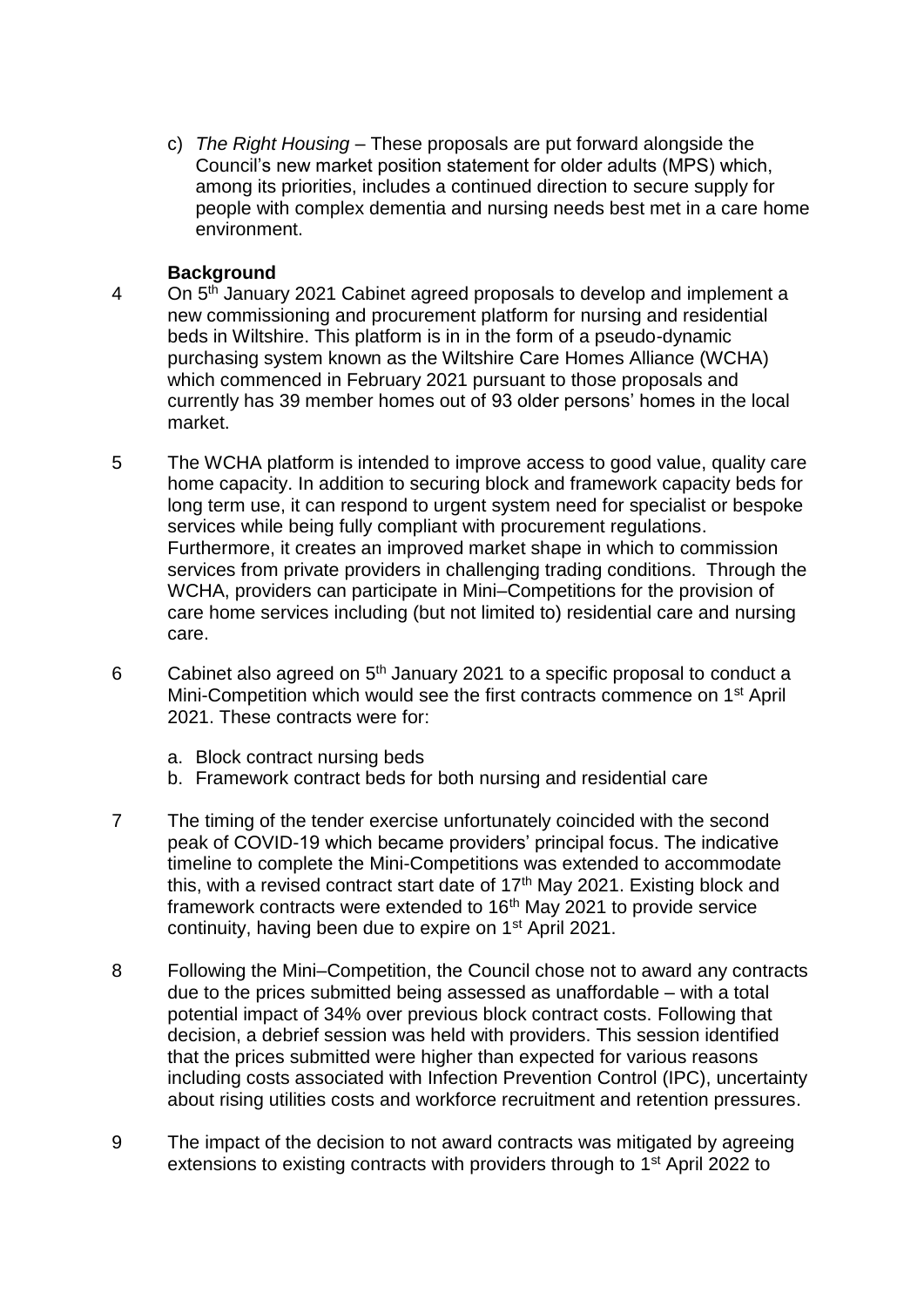support a new tender timeline. With a small number of exceptions, the majority of existing contracted providers accepted uplifts of up to 5% (block contracts) and 2.97% (framework).

- 10 Although the Council was not able to award contracts under the WCHA's first tender programme, there is still confidence that the WCHA remains the most effective long-term platform for commissioning care home beds from the open market. In creating the WCHA, the Council is striving to work in a collaborative manner with providers to create a sustainable and vibrant care home market that supports the needs of the residents of Wiltshire.
- 11 The Council has undertaken engagement with the local provider market since the decision not to award contracts to shape the new tenders. This has included two market engagement events, meetings with Wiltshire Care Partnership and feedback from 16 providers on the service specification.
- 12 Key changes since the last tender to reduce the risk of unaffordable prices and failure to attract quality tenders to meet demand are:
	- a. The Council will move to paying gross rather than net. This will reduce financial risk and administrative burden on providers
	- b. Establishing lots so the Council has flexibility to award contracts for those lots that meet the requirements
	- c. Lots for Complex Care have been added. This will allow the Council to provide services to a specific cohort of customers with complex needs whilst bringing down the price of the main block. The reason for this is, currently, providers will submit prices for beds that fall into the category of Complex Care when tendering for the main block, elevating the price of the main block. This distinction will enable providers to bid for the services that are best suited to their operating models and prices will be relevant to the types of care and support that is being delivered
	- d. The agreements awarded will commence on the 1st April 2022 and have a natural expiry date of  $7<sup>th</sup>$  February 2027. Tender prices will be agreed for the first 2 years and an uplift applied for year two using a formula which will be set out in the contracts.
	- e. Price bands have been put in place for Lot 1- by creating bands (rather than allowing tenderers to submit prices with no banding or benchmark) that are based on prices that the Council already pays for similar types of care, exposure to increased prices is limited
	- f. The Council has added a break clause of 2 years for the block beds to prevent frontloading of prices and to understand the implications of legislative changes expected following the Health & Care Bill 2021.

## **Main Considerations**

13 This paper's proposals relate to the commissioning and procurement of care home beds intended for long term occupancy. As such these beds are a vital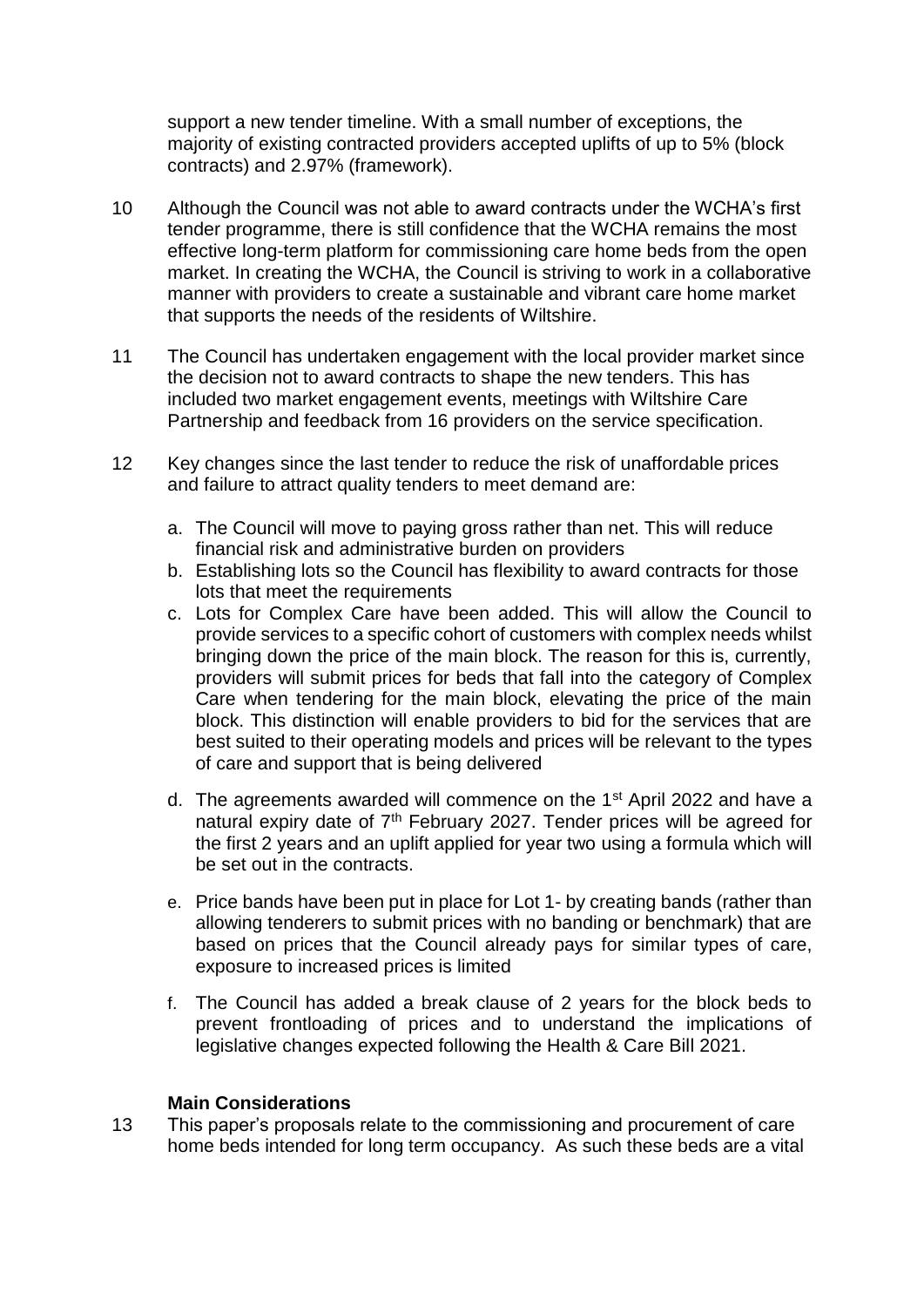part of Wiltshire's future commissioning intentions as articulated through its market position statement (MPS) and in items 20-22 below. **Supply and Demand** 

#### 14 *Bed Occupancy -* The graph below details the number of LA funded nursing beds by day from  $1<sup>st</sup>$  January 2019 –  $30<sup>th</sup>$  September 2021



15 The Projecting Older People Population Information System (POPPI) forecasts that the following volumes of people aged 65 and over will be residing in either a local authority or non-local authority care home with or without nursing in Wiltshire.

|                                          | 2020  | 2025  | 2030  | 2035  | 2040  |
|------------------------------------------|-------|-------|-------|-------|-------|
| People aged 65-74 living in a LA care    | 8     | 8     | 9     | 10    | 10    |
| home with or without nursing             |       |       |       |       |       |
| People aged 75-84 living in a LA care    | 19    | 24    | 25    | 26    | 31    |
| home with or without nursing             |       |       |       |       |       |
| People aged 85 and over living in a LA   | 37    | 43    | 51    | 65    | 70    |
| care home with or without nursing        |       |       |       |       |       |
| People aged 65-74 living in a non-LA     | 313   | 319   | 366   | 399   | 392   |
| care home with or without nursing        |       |       |       |       |       |
| People aged 75-84 living in a non-LA     | 1,031 | 1,282 | 1,370 | 1,418 | 1,643 |
| care home with or without nursing        |       |       |       |       |       |
| People aged 85 and over living in a      | 2,097 | 2,387 | 2,869 | 3,628 | 3,918 |
| non-LA care home with or without         |       |       |       |       |       |
| nursing                                  |       |       |       |       |       |
| <b>Total Population aged 65 and over</b> | 3,506 | 4,062 | 4,690 | 5,546 | 6,063 |
| living in a care home with or without    |       |       |       |       |       |
| nursing                                  |       |       |       |       |       |

- 16 On the 14th October 2021, there were **3,602** people aged 18 and over living in a care home with or without nursing in Wiltshire. Of these people **1,381** were funded by Wiltshire Council
	- As of 30 September 2021, **392** (local authority funded placements) Wiltshire residents aged 18+ were living within a nursing home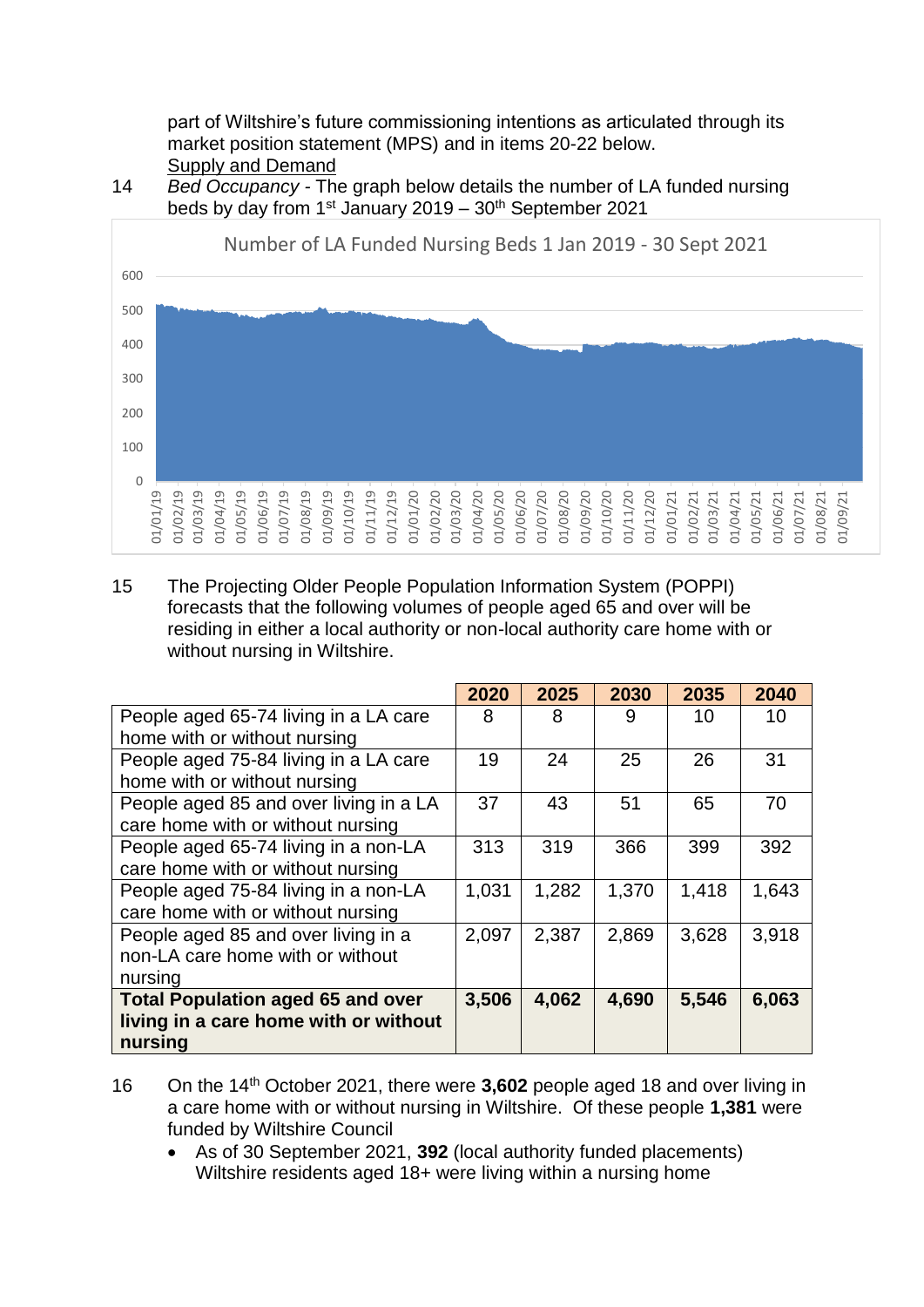- The MEAN average number of Wiltshire residents aged 18+ living within a nursing home for the period  $1<sup>st</sup>$  January 2021 – 30<sup>th</sup> September 2021 is **404** (local authority funded placements)
- 17 POPPI forecasts that Wiltshire will experience the following increases in people living in care homes over the course of 20 years.

| $2020 - 2025$   | $2025 - 2030$   | 2030 - 2035     | 2035-2040      |
|-----------------|-----------------|-----------------|----------------|
| 15.86% Increase | 15.46% Increase | 18.25% increase | 9.32% increase |

18 If the same forecasted increases to the MEAN average of Wiltshire residents aged 18+ living within a nursing home (**404**) are applied, then the average number of people forecasted to reside in nursing care homes is:

| 2025 | 2030      | 2035 | 2040 |
|------|-----------|------|------|
| 160  | ר⊿ה<br>᠇៶ | 339  | 758  |

19 If the POPPI forecasted increase of 15.86% (forecasted increase between  $2020 - 2025$ ) is divided by  $5 = 3.17\%$  (Indicative yearly increase). Applying the 3.17% increase yearly, gives an estimate of LA funded nursing bed demand, 2021-2024.

| 2021 | 2022 | 2023       | 2024 |
|------|------|------------|------|
| 404  | -    | ົດດ<br>+JU |      |

Volume of beds and type of beds required

- 20 By analysing 2021 new package starts it can be seen that the demand for beds per area is: north 31%, south 29% and west 40%.
- 21 The proposed block is below:

| <b>Total proposed</b><br>block | Based on a total block of 311<br>(311 is 70% of the 444 estimated LA funded nursing bed<br>demand in 2024, as per items 19 and 22) |
|--------------------------------|------------------------------------------------------------------------------------------------------------------------------------|
| <b>North</b>                   | 95 Block Beds                                                                                                                      |
| South                          | 89 Block Beds                                                                                                                      |
| West                           | 127 Block Beds                                                                                                                     |

- 22 The current MEAN average occupancy (2021 LA funded placements) is made up of the following:
	- 29% Block
	- $\bullet$  44% Spot
	- 23% Framework
	- 3% Deferred loans / 12-week rule

It is intended over time to shift the bed base to:

| <b>Block</b>     | $70\%$ |
|------------------|--------|
| <b>Framework</b> | `5%    |
| Spot             | 5%     |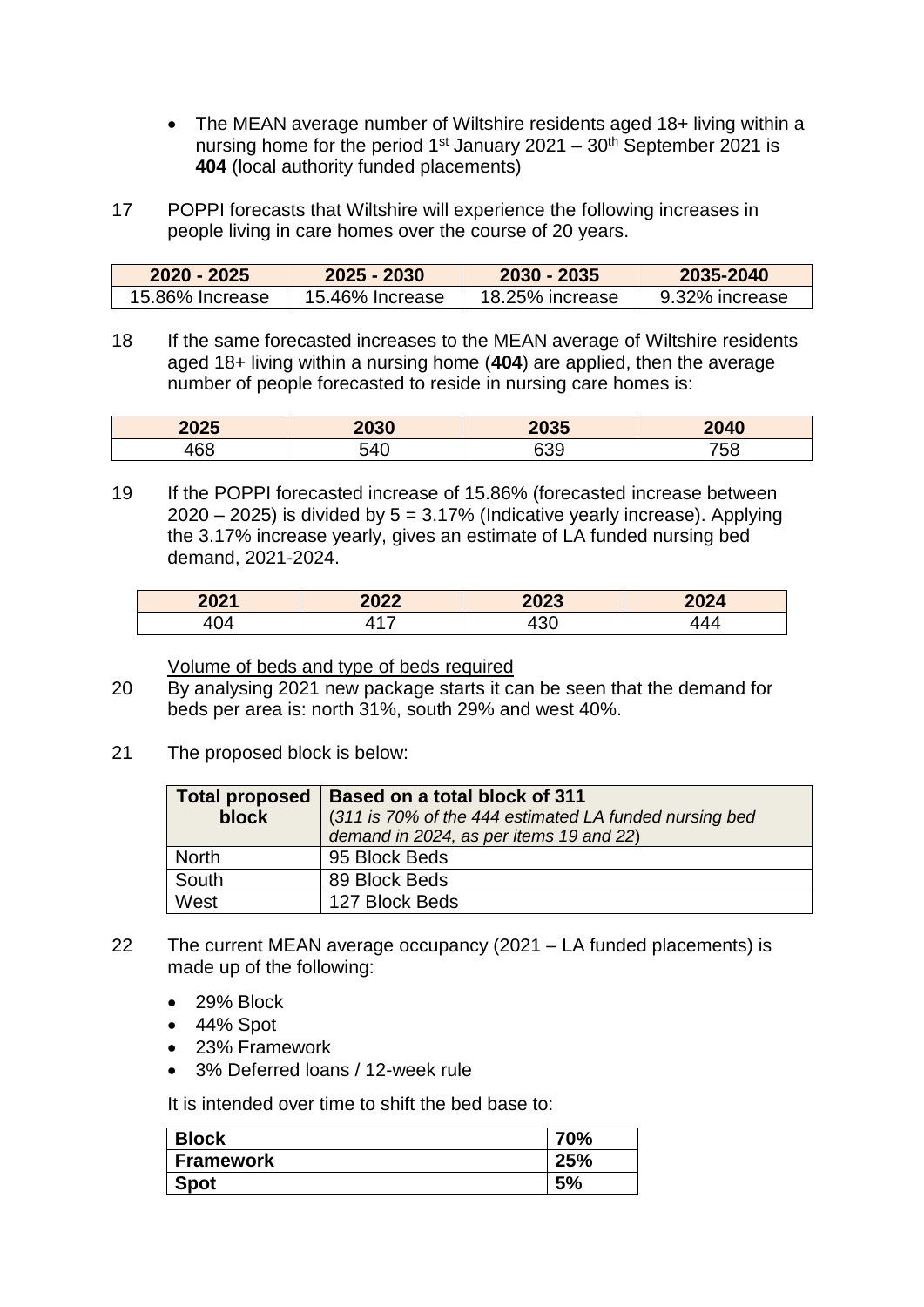## Commissioning Intentions

- 23 The Council's commissioning intentions for care homes are articulated through its market position statement for older adults (MPS). The MPS helps providers plan business models to support the Council's vision of social care and specialist accommodation provision.
- 24 Key principles of the MPS include a focus on prevention and early intervention, commissioning support that promotes independence, helps people live in their own homes and which promotes a partnership and systems-based approach to manage demand.
- 25 The Council is also developing an accommodation strategy to further outline its approach, which is intended to be considered by Cabinet in April 2022. Ahead of the accommodation strategy, the MPS gives an early indication to Wiltshire Council's strategic priorities for care homes specifically -
	- $\triangleright$  Recognising the ongoing need for care homes in Wiltshire that can provide the right environment and suitably qualified staff to support an increasing number of older adults with complex nursing and specialist needs.
	- $\triangleright$  Reducing the overall number of people who are permanently admitted to care homes; aspiring only to place people who can no longer safely live at home and who have complex nursing or specialist needs.
	- $\triangleright$  Enabling more people that require personal care to remain in their own homes with the help of technology enabled care and innovative community-based care models.

#### Pricing and Value for Money

- 26 It is common practice for care home providers to charge different rates for customers assessed with 'standard', 'enhanced' or very complex needs as well as a difference between block and framework prices.
- 27 The procurement will be published as a single opportunity made up of 5 lots:
	- 1. Main Block Nursing standard and enhanced
	- 2. Complex Care Residential
	- 3. Complex Care Nursing
	- 4. Flexible Framework Residential Standard and enhanced
	- 5. Flexible Framework Nursing Standard and enhanced
- 28 Services have been separated into different lots as it will give flexibilities over:
	- Pricing mechanisms (making them appropriate to each service type)
	- Contract lengths (Complex Care has a shorter contract length)
	- The ability to award one or all the services without abandoning the whole procurement if prices in some of the lots did not meet the Council's requirements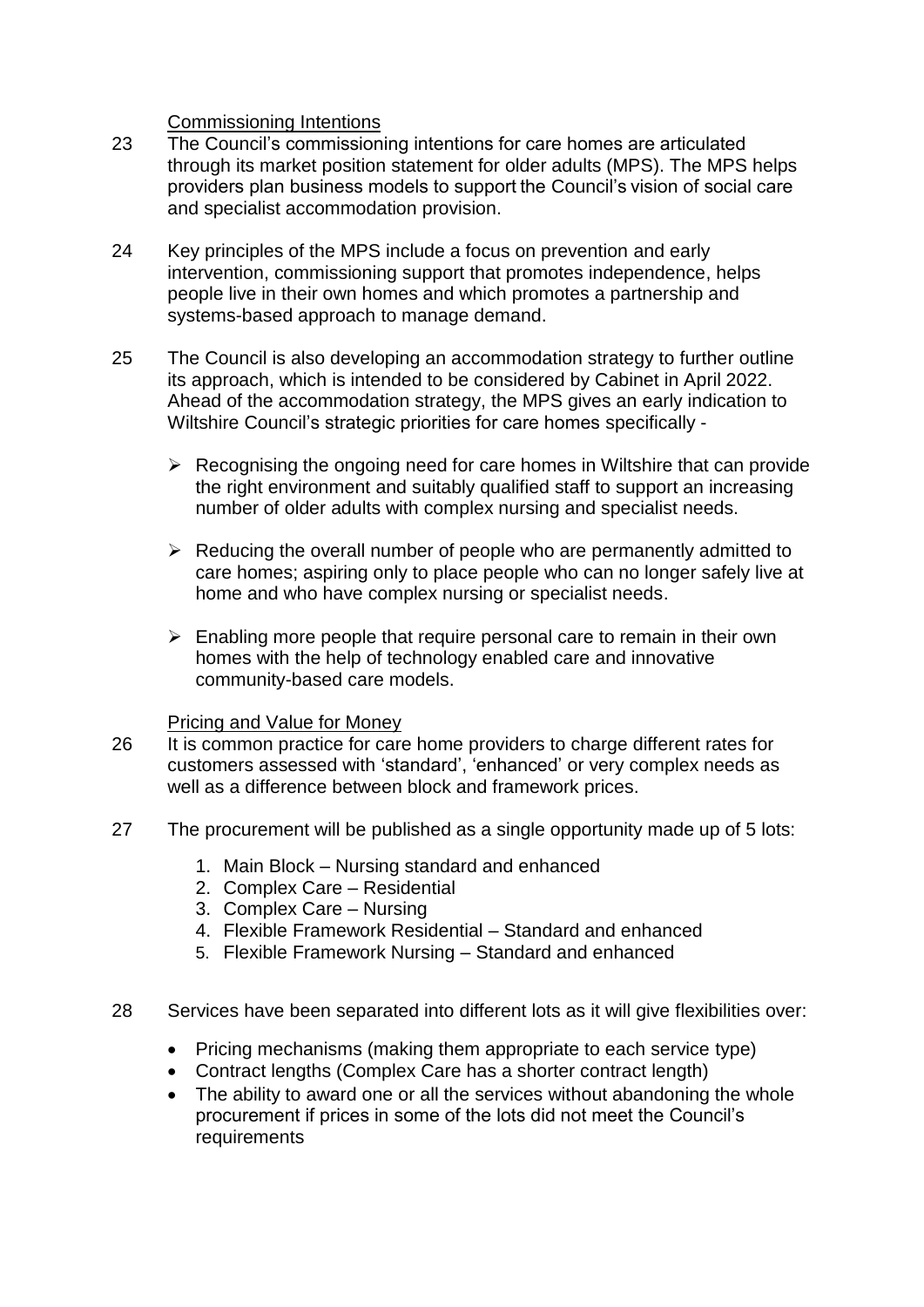- 29 The aggregate indicative annual contract price for the current nursing block contracts is £5,375,302.40. This is based on the contract bed volumes and rates agreed subsequent to the decision not to award contracts in the 2020 tender.
- 30 For the period 1 April 30 September 2021 the Council's data identifies a void level of 7.2% in nursing block beds, which is within the range of reasonable expectation for efficiently run block contracts.
- 31 The price/quality split will be 70% Price 30% Quality for lots 1, 2 and 3. Tenderers will be asked to submit a price for flexible framework beds, but there will be no marks available for price or quality as:
	- a) there is no obligation to either buy or sell the beds, and
	- b) quality is assessed when providers initially join the WCHA and is subject to regular monitoring and review.

For lot 1 the 70% price will be made up of weighted score where the price for a standard bed represents 1/3 of the available score and the enhanced bed price makes up 2/3 of the available score. This approach represents our current purchasing behaviour.

## **Lot 1 – Main Block – Nursing**

32 It is proposed that for this lot the Council will use price bandings. The banding for standard beds is between £707 and £840 and for enhanced is between £752 and £914 per week net of NHS Funded Nursing Care (£187 per week). The tenderer who submits the lowest price within that band will be awarded 100% of the available marks. Prices that are greater than that will receive a percentage of the available score until they reach the maximum price. Anything submitted that is greater than the maximum price will have their submission rejected deeming it non-compliant.

| Area         | Number of beds |
|--------------|----------------|
| West         | 127            |
| <b>North</b> | 95             |
| South        | 89             |

33 We propose to purchase the following number of block beds in this lot:

#### **Lots 2 and 3 – Complex Care**

34 The Council currently purchases this type of care via a variety of methods (spot, block or framework with additional support costs to meet customer needs). As a result, it is not possible to identify a banding or benchmark pricing figure for this type of care. Therefore, the Council will tender for small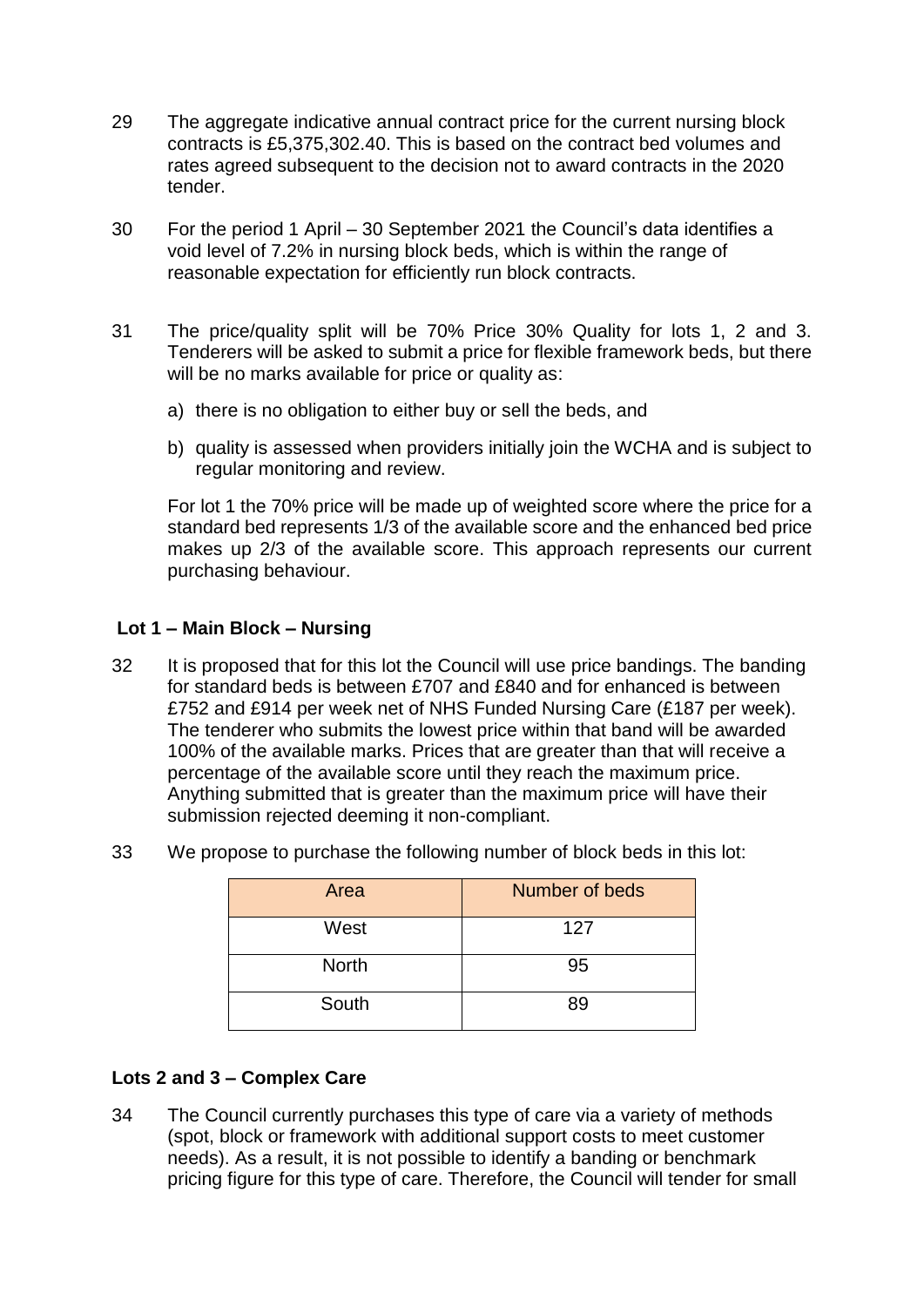blocks asking tenderers to submit a price. This will allow the Council to get an understanding of those prices, but it will also allow providers, who would submit prices for such care as part of the main block, to submit a price for the type of care that they deliver. This should take some price pressures off the main block. Tenderers will have to provide a narrative in relation to the additional costs that this type of care brings and how that affects the price we pay per bed. This will inform decision making for the future.

| l ot                                 | <b>Minimum Number of</b><br><b>Beds</b> | <b>Maximum Number of</b><br><b>Beds</b> |
|--------------------------------------|-----------------------------------------|-----------------------------------------|
| 2 Complex Care<br><b>Residential</b> |                                         |                                         |
| 3 Complex care Nursing               |                                         |                                         |

35 The following number of beds will be purchased initially:

## **Lots 4 and 5 – Flexible Framework**

36 During the last tender the Council asked providers to submit prices for standard and enhanced nursing care and residential care without providing any wording in relation to what we currently pay and our expectations around the price. It is proposed that this time, the tender will give guidance about the current prices and the need to submit prices that are competitive, value for money and do not exceed the average price that can be achieved when making a spot placement (£915 per week).

#### **Uplift Mechanism**

- 37 In the previous tender, the Council said that it may conduct an internal fee setting review on an annual basis but made no firm commitment to do so. This time the Council proposes to offer an uplift on an annual basis made up of the following basket of goods on the basis of the percentage change in 3 indicators, namely EARN03 (Q), which tracks the change in wages and salaries paid to staff in social care and health, CPI, the change in average consumer prices, and BCIS Maintenance Cost indices. In doing this, the Council will be able to offer tenderers an uplift that adequately represents their costs and should help mitigate against providers submitting high prices due to uncertainty around how uplifts will be managed.
- 38 There are going to be potentially significant changes during the next two years as announced in the Health and Care Bill 2021. Some of these may have a direct impact on the price the Council pays as well as the way in which we work with our care home providers. By requesting a price only for the first two years of the block contract, the Council hopes to avoid the front loading of prices and enable any changes in legislation to be implemented. It is also anticipated that the Government will mandate a cost of care framework. A break point at the end of year two will enable either party to walk away if there is no agreement on prices for years 3, 4 and 5 of the block contracts. Any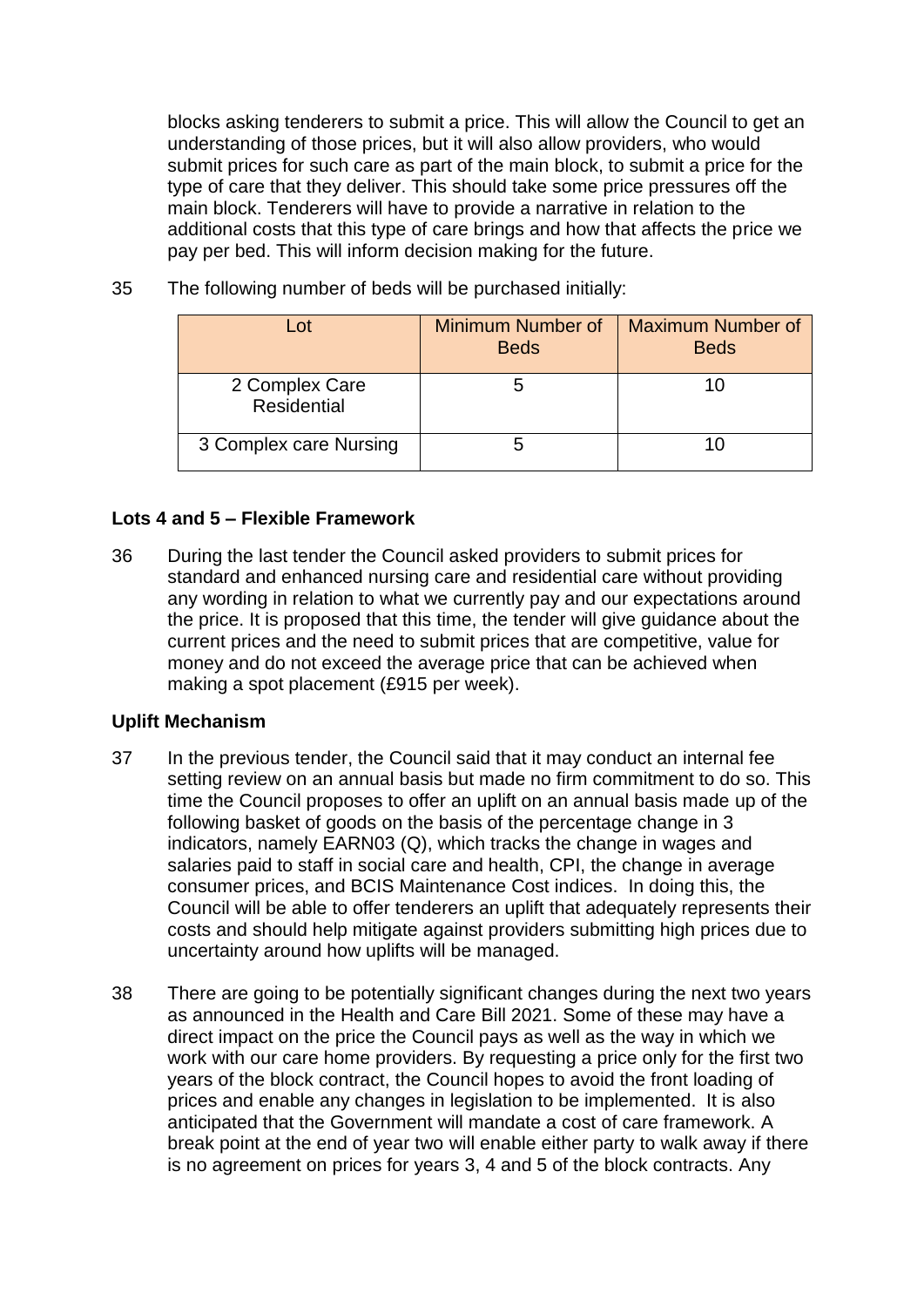Alliance members who were not successful in the January 2022 tender (or who chose not to bid) would be able to bid for contracts for up to three years after the initial 2 years.

39 The Council operates a Care Placements Process which supports placement activity on the WCHA and spot placements. The process sits outside of contract terms and conditions and provides guidance and clarity for providers and the Council's brokerage staff on how referrals are prioritised i.e. purchase block first, then framework and finally spot beds, ensuring value for money is able to be considered alongside client choice and control and the appropriateness of a particular bed to client need.

## Market Readiness

40 Since the decision not to award drawn down agreements following the Mini-Competition exercise earlier in 2021, the Council has undertaken engagement with providers to ensure there is a good state of market readiness to respond to this report's proposals. This engagement is still ongoing.

## **Overview and Scrutiny Engagement**

41 A briefing on these proposals was undertaken on 23<sup>rd</sup> November 2021 for the Chairman and Vice-chairmen of the Health Select Committee and the Chairman of the Financial Planning Task Group. There was support for the approach being taken and the Health Select Committee will consider taking a future update following the tender exercise later in 2022.

## **Safeguarding Implications**

42 WCHA contract arrangements with care home providers contain robust safeguarding measures in line with Council policy and give clear direction on safeguarding policy process.

## **Public Health Implications**

- 43 The current service specification is informed by public health data and evidence from the Joint Strategic Needs Assessment (JSNA). This has supported the establishment of key performance indicators in the contract to drive the efficiency and effectiveness of services.
- 44 Improved availability of care home bed supply will ensure that people with care needs that cannot be met in less specialised settings and who are reliant on financial support from the Council to pay for care, can access appropriate services to meet their needs and support their wellbeing.

#### **Procurement Implications**

- 45 The procurement for the services outline in this paper will be conducted as Mini–Competition under the WCHA.
- 46 The WCHA is a pseudo-dynamic purchasing system purchasing platform that allows the Council to conduct Mini-Competitions for a variety of care home services. The pseudo-dynamic purchasing system (better known as the WCHA) was created in line with the Public Contracts Regulations (2015) (PCR) Light Touch Regime (regulations 74-76).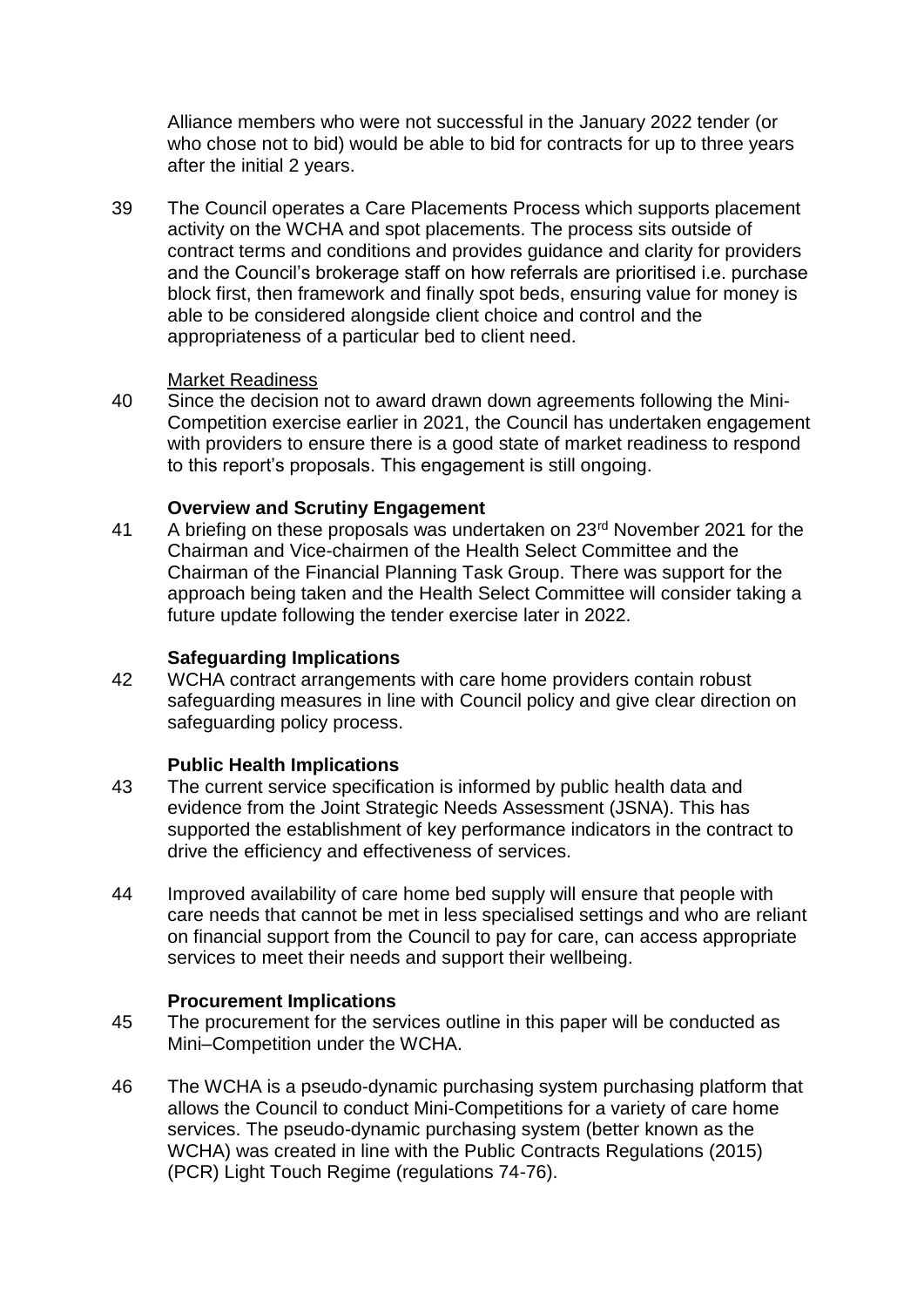- 47 The Mini-Competition will be conducted in line with what has been set out under the WCHA and the PCR. Therefore, the providers who have joined the WCHA will be invited to participate in the Mini -Competition.
- 48 The WCHA has an expiry date of the  $7<sup>th</sup>$  February 2027 with the option to extend for a further two years in one-year increments. The current proposals for the contracts are:

## **Lot 1 – Main Block**

- $\circ$  Contract commences on the 1<sup>st</sup> April 2022 and has just under a 5year term (expires on the 7<sup>th</sup> February 2027)
- $\circ$  At the two year point we review prices and agree what they will be for years, 3, 4 and 5 (see further detail in item 38).
- **Lots 2 and 3 - Complex Care** 
	- $\circ$  Contract commences on the 1<sup>st</sup> April 2022 and has an initial term of 1 year with the option to extend for one year
- **Lots 4 and 5 - Flexible Framework**
	- $\circ$  Contract commences on the 1<sup>st</sup> April 2022 and expires on the 7<sup>th</sup> February 2027

# **Equalities Impact of the Proposal**

- 49 An initial EQIA risk assessment was undertaken to support the implementation of the WCHA which concluded that the potential impact on service users did not meet the requirement for a full Equalities Impact Assessment (EQIA). A summary of the risk assessment's findings is included as Appendix 1 with a full copy available on request.
- 50 These proposals support equitable access for any individual who has assessed needs and who also requires financial support from the Council. Future contract opportunities and service specifications for future services will require providers to demonstrate social value.
- 51 WCHA members must demonstrate that they have policies and procedures in place that are compliant with Equality Act 2010.
- 52 Service specifications under the WCHA state that providers must demonstrate use of local resources, take account of customer's religion and culture, value diversity and promote equality and inclusivity.

## **Environmental and Climate Change Considerations**

- 53 The tender evaluation criteria and contract terms & conditions include provision on environmental and climate change impact to ensure this is appropriately considered.
- 54 By ensuring a range of good quality local provision in the county, local residents are enabled to remain living in Wiltshire. Travel and associated fuel costs and usage for families are reduced along with related fuel emissions.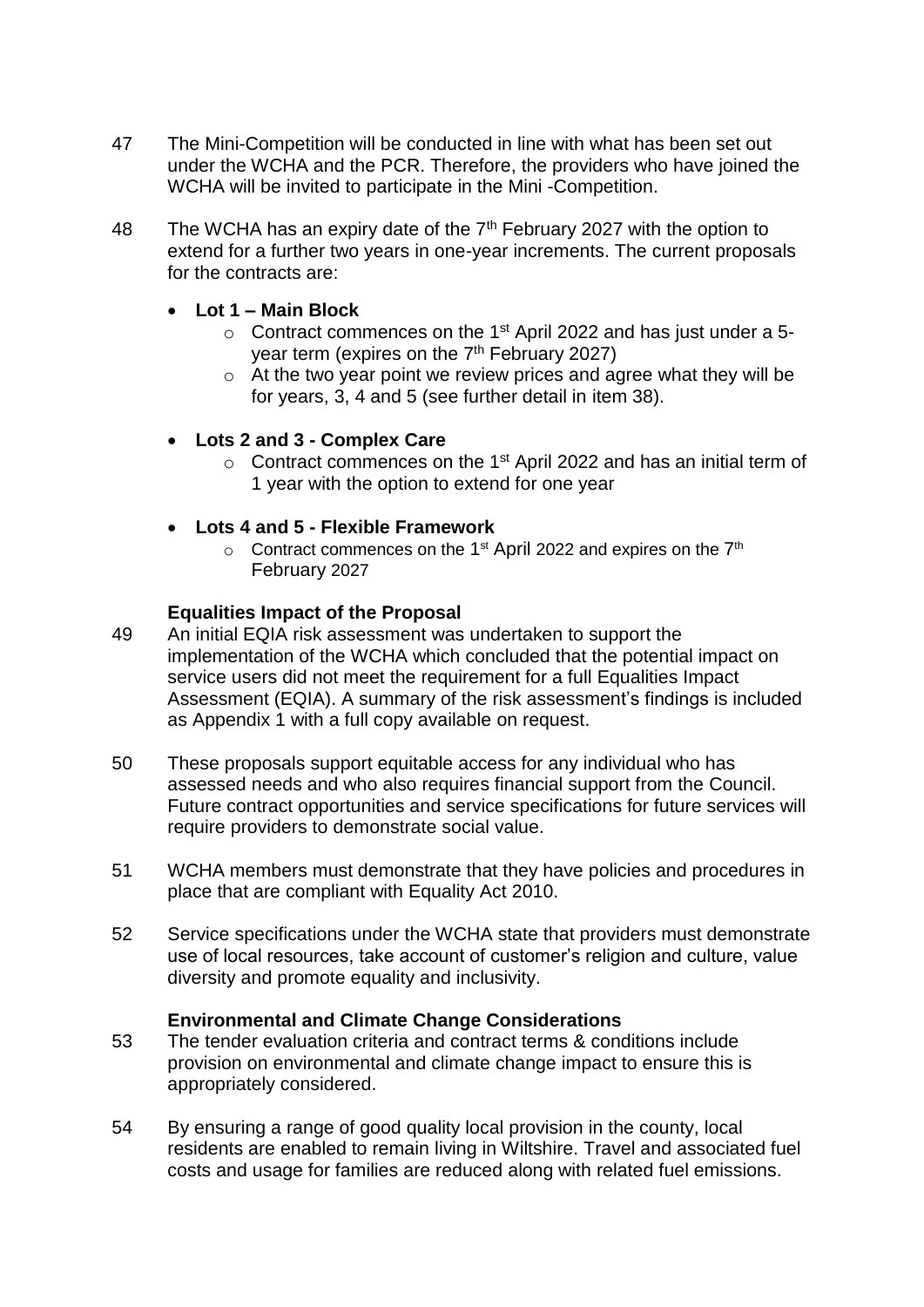# **Risks that may arise if the proposed decision and related work is not taken**

55 Risks associated with the current contracts expiring. The Council may have limited legal rights to further extend existing contracts. Were this to be the case, the only means at the Councill's disposal would be to award multiple spot contracts in respect of each individual care home placement whilst ensuring compliance with Part 10 of the Constitution i.e. if over £25k will have to obtain 3 quotes unless exemption secured. There would be a significant resource requirement to implement such an arrangement.

# **Risks that may arise if the proposed decision is taken and actions that will be taken to manage these risks**

- 56 Contracts not able to be awarded due to a repeat of the high price submissions in the previous tender or low interest among providers for submitting bids. Each scenario is mitigated by the detailed work being undertaken in respect of:
	- a. Pricing models to ensure that the tender opportunity is commercially attractive while remaining affordable to the Council.
	- b. Close continued engagement with care providers and in particular Wiltshire Care Partnership to demonstrate how the Council has responded to providers' feedback from the previous tender.

# **Financial Implications**

57 Budgeted expenditure on Nursing Home placements amounts to £16.31m in 2021/22 and is provided through a mixed economy of block purchased and spot purchased beds.

| <b>Budget Area</b>                           | <b>Budget</b><br>£m | <b>Budgeted</b><br><b>Client</b><br><b>Numbers</b> | <b>Budgeted</b><br><b>Price</b> | <b>Forecast</b><br><b>Client</b><br><b>Numbers</b> | <b>Forecast</b><br>Average<br><b>Price</b> | <b>Forecast</b><br><b>Spend</b><br>(£m) |
|----------------------------------------------|---------------------|----------------------------------------------------|---------------------------------|----------------------------------------------------|--------------------------------------------|-----------------------------------------|
| Access &                                     |                     |                                                    |                                 |                                                    |                                            |                                         |
| Reablement                                   | 7.95                | 180                                                | 849                             | 173                                                | 864                                        | 7.55                                    |
| Mental Health,<br>including<br>Working Age & |                     |                                                    |                                 |                                                    |                                            |                                         |
| Older People                                 | 3.30                | 65                                                 | 968                             | 66                                                 | 966                                        | 3.22                                    |
| Commissioning<br><b>Block contract</b>       | 5.06                | 152                                                | 639                             | 118                                                | 718                                        | 4.31                                    |
| <b>Total</b>                                 | 16.31               | 397                                                | 788                             | 357                                                | 834                                        | 15.08                                   |

58 As shown in the table above, the budget for 2021/22 allowed for 397 placements to be purchased at an average price of £788 per week. A combination of factors arising both directly and indirectly from Covid have mean that the number of beds purchased this year is forecast to be down by c 10% at 357 placements; forecast prices are broadly steady, except for the block contracts where they have increased from £639 to £718 per week.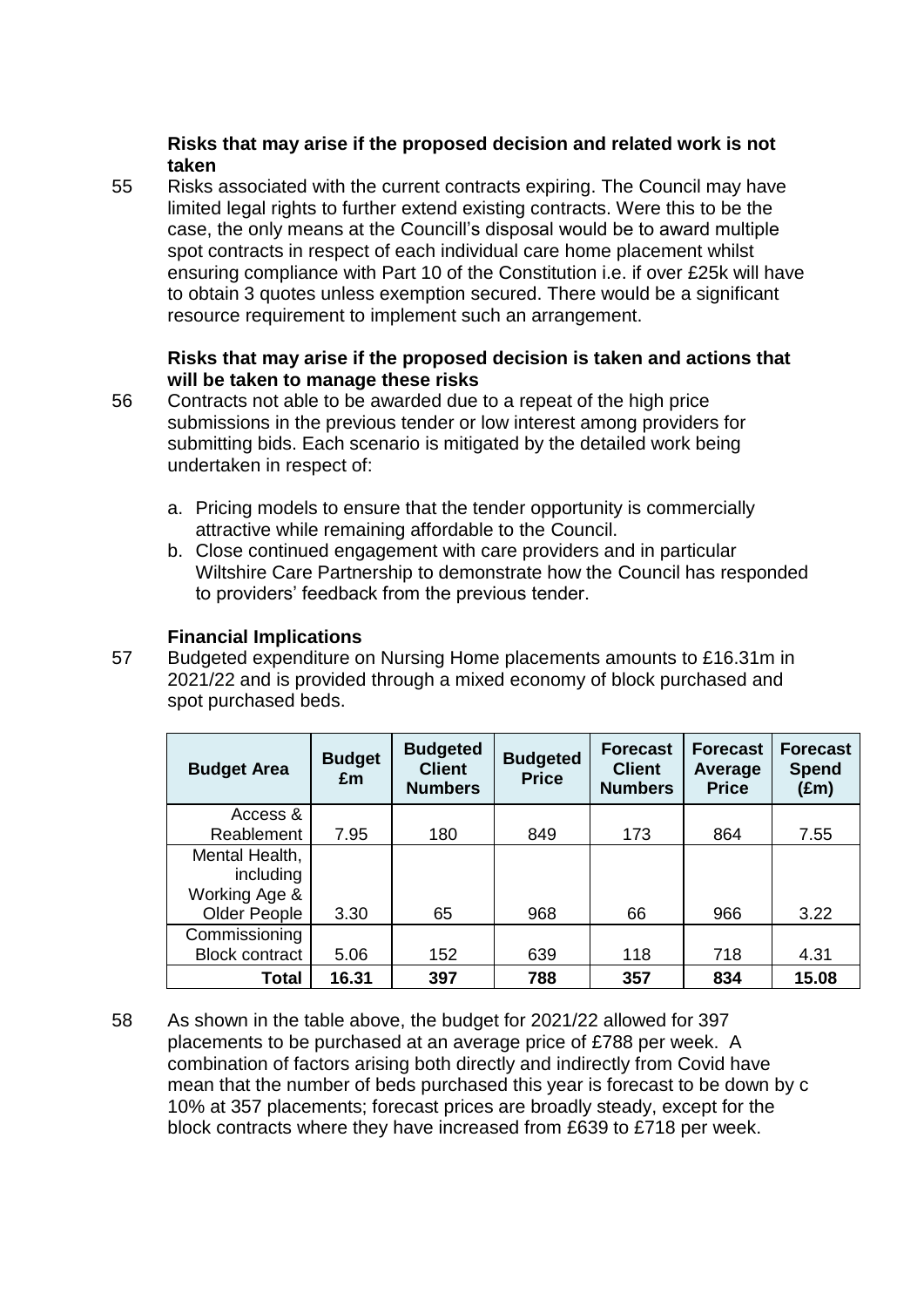- 59 It is unclear whether the reduction in demand is part of a trend or is a one-off step change. The Medium-Term Financial Plan implicitly assumes the latter and builds in demographic growth in line with POPPI and PANSI predictions. Inflation is also built in to the MTFP in line with long term average increases in CPI, 2%.
- 60 A 1% increase in either prices or demographics represents expenditure of c £150,000. Note that the underspend on Nursing Care shown in the table above does not equate directly to an underspend for Adult Social Care; it is indicative of a change in the way that care is delivered with more care being delivered at home to more people.
- 61 The financial implications that arise from the tender are complex, and very much depend on the prices that are achieved through the tender, and the resulting mix of block purchased, framework purchased, and spot purchased beds. In addition, decisions on whether new prices will apply to existing placements, or only apply to new placements, will determine whether there is an instant or phased approach to any pressures or savings that might arise.
- 62 Providers will be invited to tender within a price range. If prices are in general at the upper end of the scale the potential financial impact in the most pessimistic scenario is a pressure of £2.5m. If prices are at the bottom end of the scale and coincide with a move to a greater percentage of beds being purchased via the block, then in the most optimistic scenario there would be a very marginal saving of £0.034m.
- 63 Any prediction is dependent upon assumptions. It would be prudent to consider as a reasonably likely outcome that prices will tend towards the middle of the range, with uplifts on current placements being in line with current MTFS projections. If so, there would be a financial pressure of £0.440m after 2 years. This needs to be weighed against the risk of not going out to tender and being subject to the risk of all placements being purchased on a spot basis.

## **Legal Implications**

- 64 Any procurement process must be undertaken in line with the provisions of Part 9 (Financial Regulations), Part 10 (Contract Regulations) of the Council's Constitution, as well as the Public Contracts Regulations 2015 (PCR). The Wiltshire Care Home Alliance takes the form of a pseudo-dynamic purchasing system procured in accordance with Regulations 74 – 76 under the PCR.
- 65 Legal Services have been involved in the establishment of the Wiltshire Care Home Alliance and have advised on and produced the associated terms and conditions.
- 66 Appropriate contract documents support the compliant and effective delivery of services and support the Council in ensuring its statutory duties are upheld through commissioning services from the private care market.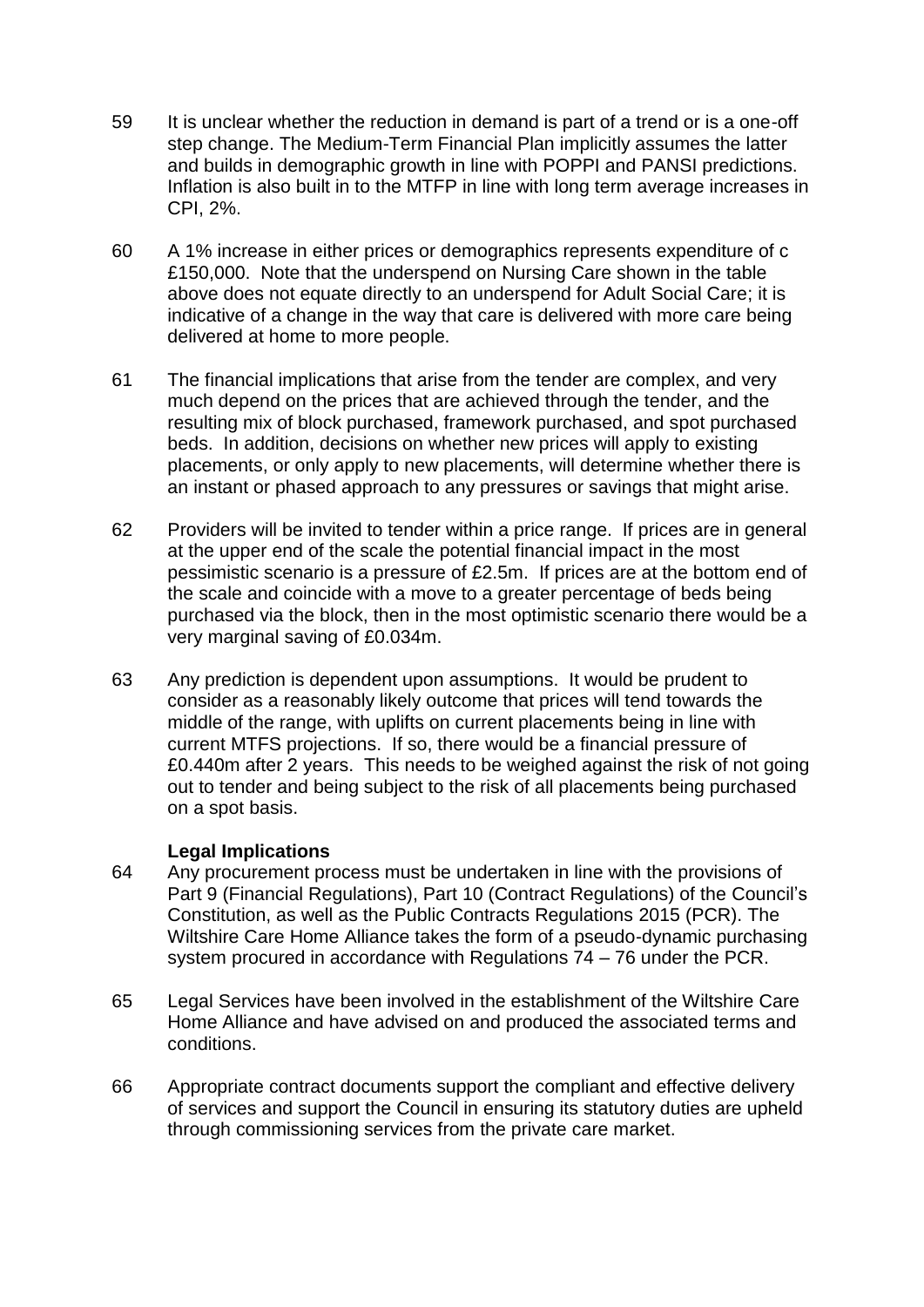- 67 Legal Services will continue to support the project and ensuring the contractual documentation required is robust and fit for purpose.
- 68 Non-compliance with the Constitution, the PCR and the general principles of contract law could result in a legal challenge. However, this risk is minimised through a robust procurement process and involvement of the Council's Strategic Procurement Hub.
- 69 The Council must have due regard to the duty of achieving best value and to its broad responsibilities at section 5 of the Care Act. In addition, the Council must ensure that decision making during the set-up, implementation and during the contract term remain fair and proportionate and that there is good record keeping and robust reasons for decision which are consistent with the statutory framework, the Care Home Alliance, contracts and the Care Placements Process.

## **Workforce Implications**

- 70 These proposals relate to a continuation of current activity which is delivered through external providers. There is no direct impact on the Council's own workforce.
- 71 Care Homes play a key role in community care & support services. The WCHA's focus on developing care models beyond the traditional is in-keeping with wider workforce strategy goals for demonstrating the social care sector as a rewarding place to work with good opportunities for career development; driving enhanced recruitment & retention rates and better availability of care for those that need it the most.

| <b>Options Considered</b> |
|---------------------------|
|                           |

72 The following options were considered to inform this report's proposals –

| <b>Option</b>                             | <b>Rationale</b>                                                                        | <b>Why not pursued</b>                                                                                                                                                                                                             |
|-------------------------------------------|-----------------------------------------------------------------------------------------|------------------------------------------------------------------------------------------------------------------------------------------------------------------------------------------------------------------------------------|
| 1.<br><b>Tender</b> for<br>framework beds | Limits exposure to<br>potentially high-cost<br>voids.                                   | Impact on market<br>relationships and loss of<br>secure bed capacity                                                                                                                                                               |
| only                                      | More time to resolve cost<br>issues on nursing beds<br>and impact on Council<br>budgets | Issues re: tender price,<br>cost and budgets are<br>satisfactorily covered by<br>the preferred option and<br>approach to costing                                                                                                   |
| 2.<br><b>Extend tender</b><br>timeline    | To accommodate a cost<br>of care exercise being<br>undertaken prior to any<br>tender    | Alternative ways of<br>managing potential<br>increased prices and<br>understanding what an<br>acceptable price is have<br>been considered in the<br>Council's preferred option.<br>It is therefore not<br>necessary to undertake a |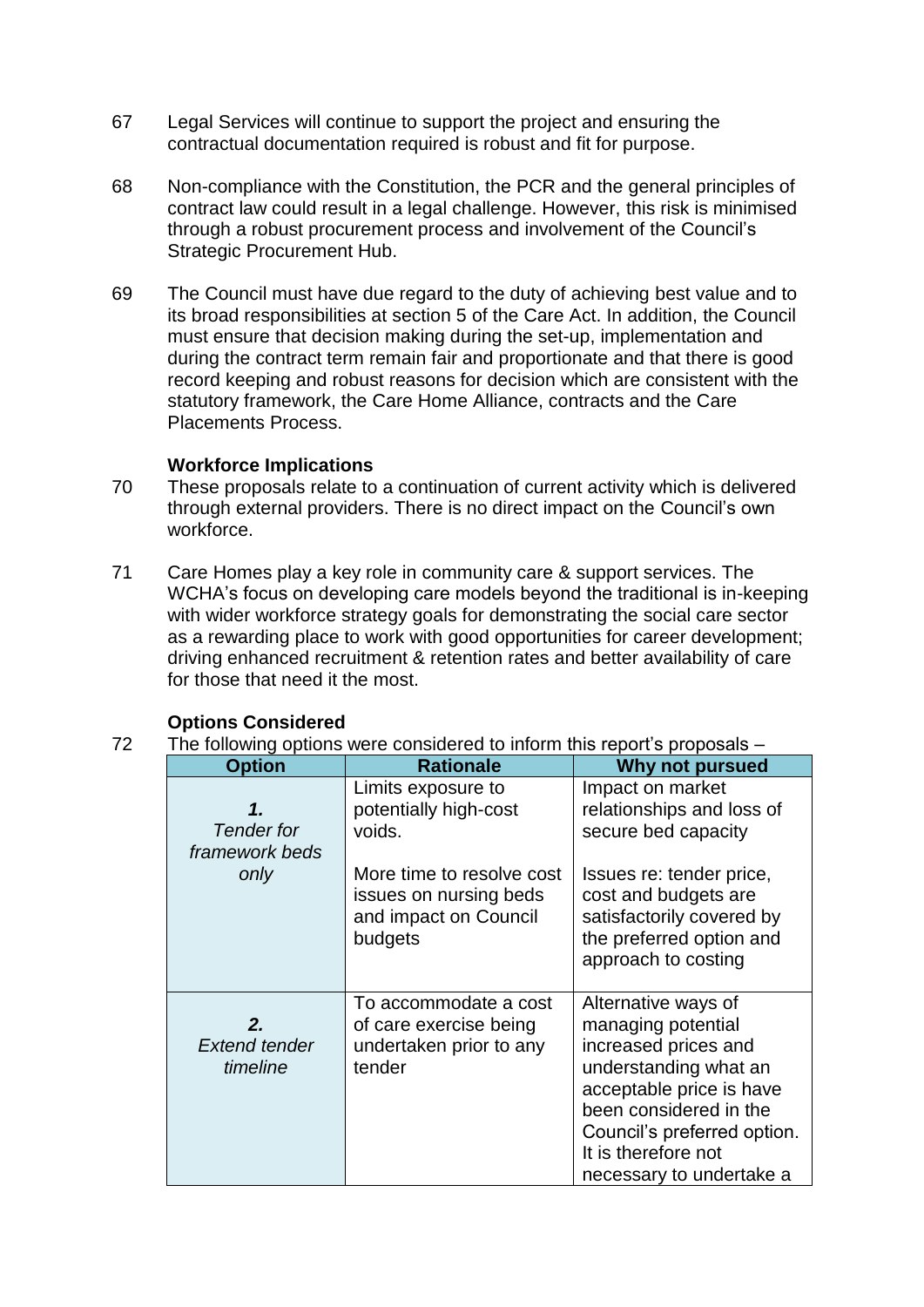|                                                                     |                                                                                                                                                                                                                                                                                                                                                                                                                 | cost of care exercise prior<br>to a tender.                                                                                                                                                                                                                                                                                                                                                                                                      |
|---------------------------------------------------------------------|-----------------------------------------------------------------------------------------------------------------------------------------------------------------------------------------------------------------------------------------------------------------------------------------------------------------------------------------------------------------------------------------------------------------|--------------------------------------------------------------------------------------------------------------------------------------------------------------------------------------------------------------------------------------------------------------------------------------------------------------------------------------------------------------------------------------------------------------------------------------------------|
|                                                                     |                                                                                                                                                                                                                                                                                                                                                                                                                 | Impact on market<br>relationships and loss of<br>secure bed capacity                                                                                                                                                                                                                                                                                                                                                                             |
|                                                                     |                                                                                                                                                                                                                                                                                                                                                                                                                 | In the light of an<br>anticipated national cost of<br>care framework, the length<br>of any extension is<br>unknown and could result<br>in uncertainty for an<br>extended period                                                                                                                                                                                                                                                                  |
|                                                                     |                                                                                                                                                                                                                                                                                                                                                                                                                 | Limited ability to put in<br>place further extensions to<br>current blocks increases<br>Council's exposure to spot<br>contracting                                                                                                                                                                                                                                                                                                                |
| 3.<br>Stop tender                                                   | While the block tender<br>prices increased<br>significantly in the first<br>tender, internal Council<br>data shows that spot<br>purchased beds prices<br>have experienced lower<br>increases and, in some<br>cases, have decreased<br>(new nursing placements<br>in particular are being<br>made at a lower price<br>than last year)<br>A number of Local<br>Authorities do not have<br>block or framework beds | Does not secure<br>guaranteed bed<br>availability which could<br>have a significantly<br>detrimental impact on flow<br>Not viable to continue to<br>extend current contracts.<br>Evidence base re:<br>decrease in spot prices<br>requires deeper scrutiny<br>Maturity of brokerage<br>function and potential<br>increase in costs to<br>manage purchasing all<br>beds as spot and ensure<br>best value<br><b>Risk to market</b><br>relationships |
| $\mathbf{4}_{-}$<br>Proceed with<br>tender on existing<br>timeline: | Secures capacity to meet<br>demand<br>Maintains relationships<br>with the market                                                                                                                                                                                                                                                                                                                                | This is the Council's<br>preferred option                                                                                                                                                                                                                                                                                                                                                                                                        |
| Publish ITT on 10 <sup>th</sup><br>January 2022.                    |                                                                                                                                                                                                                                                                                                                                                                                                                 |                                                                                                                                                                                                                                                                                                                                                                                                                                                  |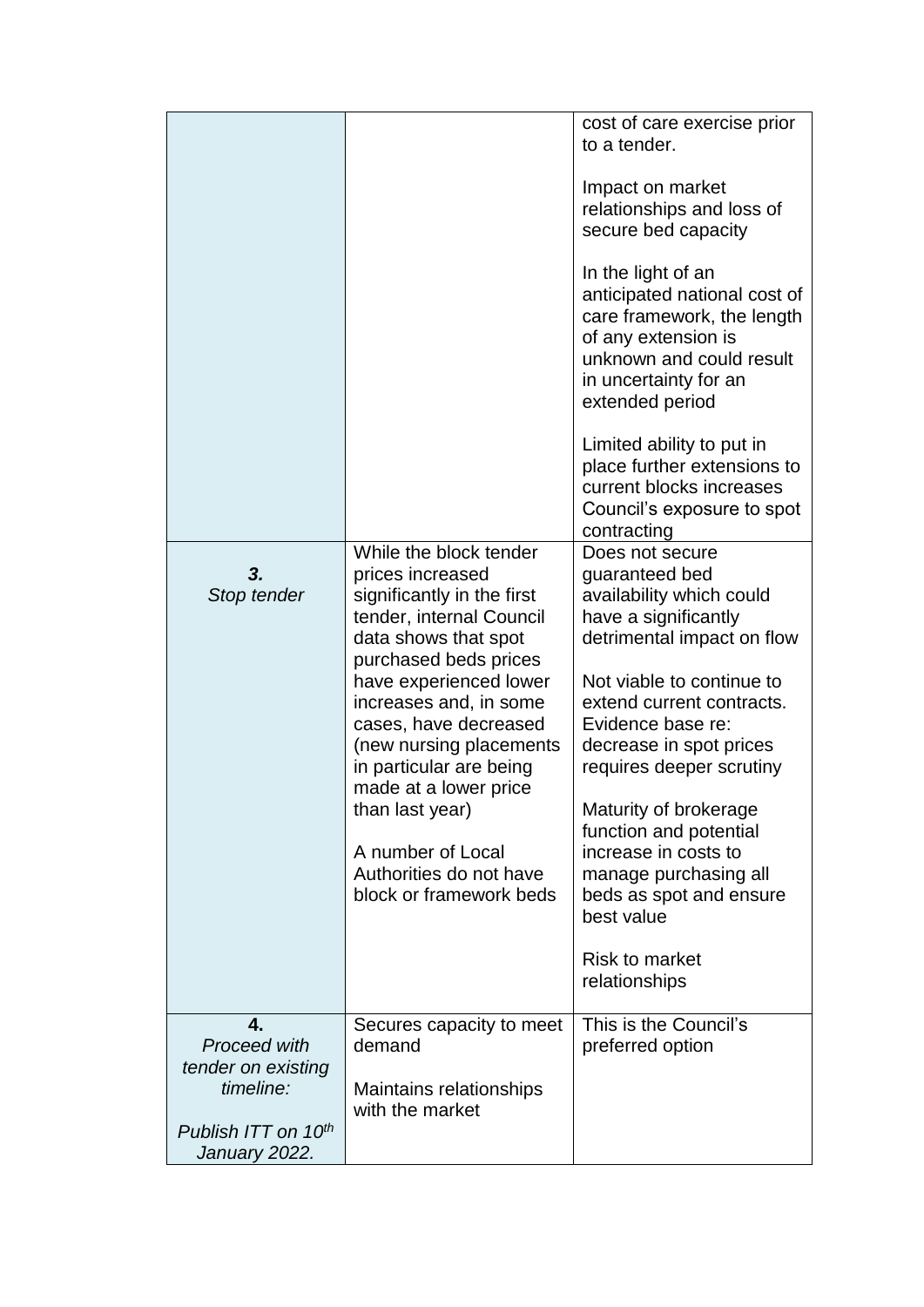| New contracts<br>start: 1 <sup>st</sup> April 2022 | Removes risk re;<br>extension of current<br>contracts                                                                                              |  |
|----------------------------------------------------|----------------------------------------------------------------------------------------------------------------------------------------------------|--|
|                                                    | <b>Enables the Council to</b><br>more effectively manage<br>cost                                                                                   |  |
|                                                    | The Council has made<br>significant changes to the<br>specification and tender<br>process to reduce the<br>risk of costs it is unable<br>to afford |  |

73 After due consideration of the above, the Council's preferred option is Option 4.

# **Indicative Timeline**

74 The indicative timeline is as follows:

| 10/01/2022 | <b>Tender go-live</b>                                         |
|------------|---------------------------------------------------------------|
| 20/01/2022 | Deadline for questions submitted via pro-contract (12:00 hrs) |
|            | Deadline for responses to questions circulated to all         |
| 27/01/2022 | tenderers                                                     |
| 07/02/2022 | Closing date for submission of tenders (10:00 hrs)            |
| 07/02/2022 | <b>Tender Opening</b>                                         |
| 08/02/2022 |                                                               |
|            |                                                               |
| 28/02/2022 | <b>Tender Evaluation and Moderation</b>                       |
| 28/02/2022 | Moderation                                                    |
| 04/03/2022 | <b>Award - Notify Preferred Provider</b>                      |
| 04/03/2022 | Standstill - start                                            |
| 14/03/2022 | Standstill - end                                              |
| 08/03/2022 | Tender award and Contracts issued                             |
| 01/04/2022 | <b>Contract Commencement</b>                                  |

# **Conclusions**

- 75 The report makes the following specific proposals:
	- a) That the content of this report is noted.
	- b) That Mini–Competitions are conducted under the WCHA to award contracts for the provision of nursing block beds and nursing and residential framework beds in accordance with the indicative timeline in this report, to establish drawn down agreements commencing on 1<sup>st</sup> April 2022.
	- c) To delegate authority to make decisions connected with the procurement and award new contracts and all associated documents to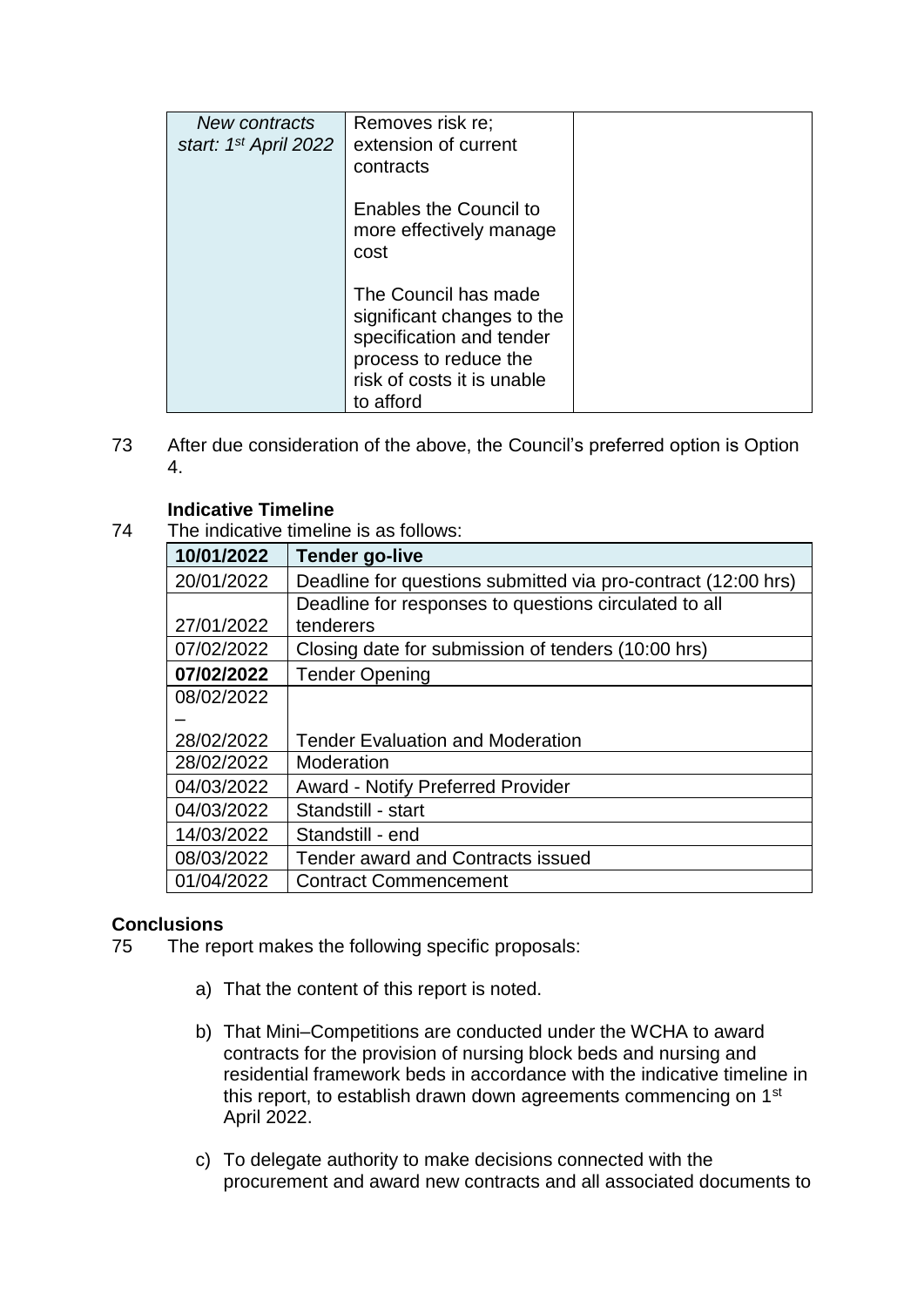the Director Procurement & Commissioning in consultation with the Corporate Director Resources & Deputy Chief Executive and the Cabinet Member for Adult Social Care, SEND, Transition and Inclusion.

# **Helen Jones, Director of Procurement & Commissioning**

Report Author(s): Vincent Edwards, Head of Adults Commissioning, 01225 713749 / [vincent.edwards@wiltshire.gov.uk](mailto:vincent.edwards@wiltshire.gov.uk)

## **Appendices**

Appendix 1 – Equalities Impact Risk Assessment (EQIA) Summary

#### **Background Papers**  None